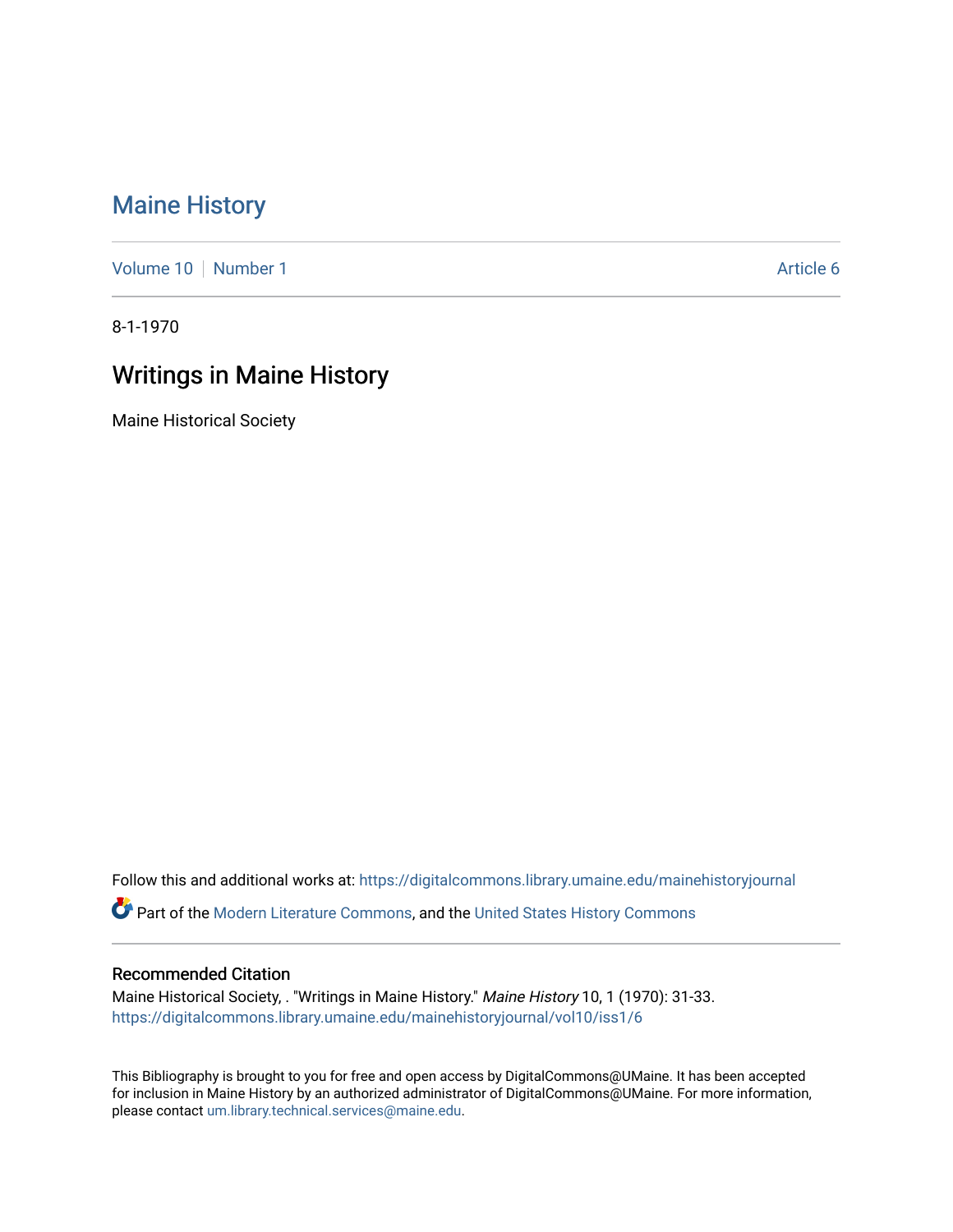## *WRITINGS IN MAINE HISTORY Periodicals and Newspapers* Compiled by E. Virginia Gronberg

ABBREVIATIONS: *CLQ* Colby Library Quarterly. *DEM* Down East Magazine. *LJM* Lewiston Journal Magazine. *MT* Maine Times. *NEHGR* New England Historical and Genealogical Register. *NEQ* New England Quarterly. *OTNE* Old-Time New England. All dates are <sup>1970</sup> unless otherwise noted.

AMES, JOHN WALLACE. Kents Hill commencement <sup>49</sup> years later. *LJM* July 3. BELL, RICHARD C. Capture of the "Margaretta". *DEM* June. BURRAGE, MILDRED C. Captain Waymouth'<sup>s</sup> kidnaped Indians. *DEM* July. BURTON, CLARA R. An island trip can be rewarding. [Monhegan Island] *LJM* July 18. BUTCHER, RUSSELL D. The Jordan Pond House. *DEM* July. CALDWELL, BILL. Harvey F. Gamage, Maine shipbuilder. *DEM* April. CANDEE, RICHARD M. Merchant and millwright: the water powered sawmills of the Piscataqua. *OTNE* Spring. COLBY LIBRARY QUARTERLY. <sup>A</sup> salute to Bernard Harden Porter... visionary, realist, scientist, artist. *CLQ* June. CONNORS, FRANK. The peaceful forts of Maine. *MT* June 26. COOK, MARGE. Pine trees are dying in the pine tree state. *MT* May 15. CRANE, JONAS. Washington County is land of individualists. *LJM* June 13. CROSS, JOE. Gen. David Cobb influential man in early Maine. *LJM* June 13. CROWLEY, JOHN W. E. A. Robinson and Henry Cabot Lodge. *NEQ* March. CURRIER, ISABEL. Captain Stinson W. Davis, Maine master of sail and steam. *DEM* May. DIETZ, LEW. The Skowhegan School of Painting and Sculpture. *DEM* June. EDWARDS, HERBERT. Fannie Hardy Eckstorm and the Penobscot man. *DEM* April. -----. William Dean Howells at Kittery Point. *DEM* August. FAY, PAULINE. Unique Ames "Ice cream parlor" in Warren. *LJM* May 9. Lincolnville is lonely land of hills and sea. *LJM* May 30. FINE, BUFFER. At best, it'<sup>s</sup> been <sup>a</sup> confusing primary. *MT* June 12.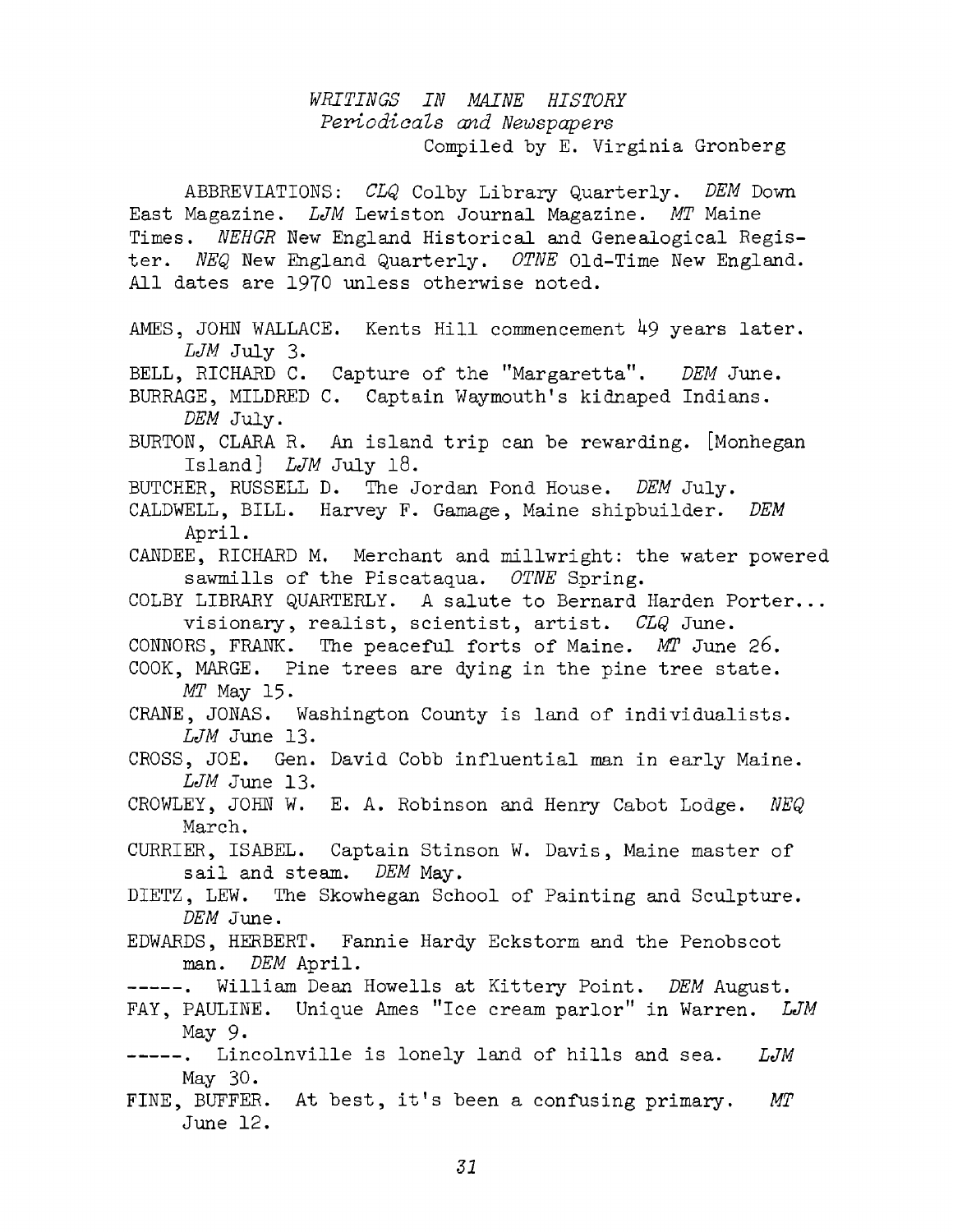GEAGAN, BILL. Maine'<sup>s</sup> cold water and warm water game fish. *LJM* May 23. GOULD, JOHN. The Russells of Kennebago. *DEM* August. GREGORY, OLIVER. Orphan of the sea. [Wreck of the David H. Tolck. ] *DEM* April. HALL, NEWMAN A. Joanna Swinnerton: the third wife of Isaac Allerton, Sr. *NEHGR* April. HAMMOND, ANNE. Take <sup>a</sup> trip on the time machine... take <sup>a</sup> walk in Bath. *MT* June 5- HEFFERNAN, JOHN PAUL. Barefoot boy from Scarborough. [William King] *DEM* May. HUTCHINSON, GLORIA. 100,000 young people are looking for jobs in Maine. *MT* June 19. JACKSON, HERBERT G. Gulf Hagas. *DEM* May. JORDAN, ELOISE M. Camp Fire girls stories of Sebago Lake [Hildegard Frey]. *LJM* June 27. -----. Trolley trips to York Beach are golden memories. LJM July 11. LABBIE, EDITH. ''Aunt Selina" Reade, a lady of rare brilliance. *LJM* July 11. LANCASTER, LAURA. Some thoughts about our mighty Androscoggin River. *LJM* May 30. Indians had important fort on Laurel Hill, Auburn. *LJM* June 27. LANE, JACK. Owl'<sup>s</sup> Head. *DEM* April. LARKIN, ALICE TRUE. They're still walking in Bingham. *MT* May 1. LAZARUS, PAUL. Aquaculture: a drastic change in the lobster industry. *MT* June 5. <sup>A</sup> marine farmer'<sup>s</sup> almanac. *MT* June 26. ------- AND DAVISSON, FARRELL. Will the Maine lobsterman become a company man? *MT* May 22. LETOURNEAU, GENE. Smelts are running. *DEM* April. MACDOUGALL, WALTER M. Wooden spans of the Somerset railroad. *DEM* June. MALCOLM, JOHN. Maine'<sup>s</sup> national historic landmarks. *DEM* July. MORTEN, EVERETT K. Rode a log over Salmon Falls and came out alive. *LJM* June 27. MILLER, MARK. In pursuit of <sup>a</sup> legend; Maine'<sup>s</sup> first fiberglass Friendship sloop. *DEM* May. MORRISON, KENNETH H. Maine pulp is rolling slow because cutters are in a bind. *MT* May 8. NOBLE, RICHARD B. The mighty Roanoke, Maine's largest squarerigger. *DEM* August. PARKER, W. J. LEWIS. The Gov. Ames, Maine'<sup>s</sup> first five-masted schooner. *DEM* July.